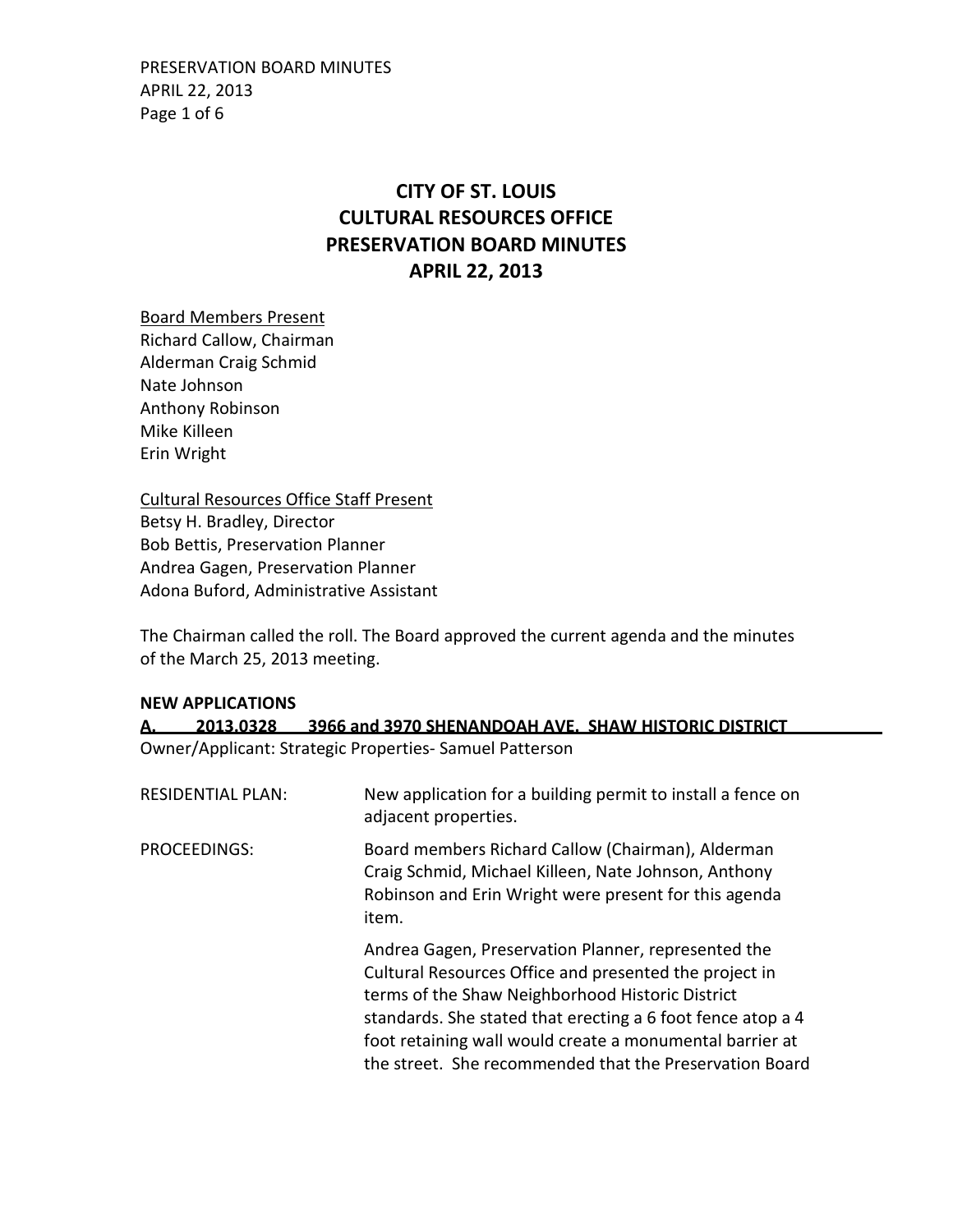PRESERVATION BOARD MINUTES APRIL 22, 2013 Page 2 of 6

| 2012.1934<br>В.           | <b>Deferred per Applicant's request</b><br><b>2746 UTAH STREET</b>                                                                                                                                                                                                                                                                                                                                                                                                                                                                                                              |
|---------------------------|---------------------------------------------------------------------------------------------------------------------------------------------------------------------------------------------------------------------------------------------------------------------------------------------------------------------------------------------------------------------------------------------------------------------------------------------------------------------------------------------------------------------------------------------------------------------------------|
| <b>BOARD ACTION:</b>      | It was the decision of the Preservation Board to approve<br>the fence due to the topography and public safety<br>concerns at this particular property. The motion was made<br>by Alderman Schmid. Ms. Wright seconded the motion.<br>The motion passed with five board members voting in<br>favor.                                                                                                                                                                                                                                                                              |
|                           | 3966 and 3970 Shenandoah are located in the Shaw<br>п<br>Neighborhood Certified Local Historic District;<br>the proposed fence will be placed along two visible<br>п<br>facades of the corner property and between the two<br>houses;<br>the topography of the street at that location, where<br>п<br>rear yards are located above the grade of the sidewalk,<br>warrants a retaining wall and fence; and<br>given security concerns at the property, the front and<br>ш<br>rear fences could be 6 feet in height, and the fence<br>could sit directly atop the retaining wall. |
| <b>FINDINGS OF FACTS:</b> | The Preservation Board found that:                                                                                                                                                                                                                                                                                                                                                                                                                                                                                                                                              |
|                           | Alderman Steven Conway, of the 8 <sup>th</sup> Ward, testified in<br>support of the project, noting how the proposed wall and<br>fence would be consistent with fencing that exists on the<br>east side of Lawrence where the back yards are above<br>grade. He stated that geography and public safety were<br>reasons to approve the fence.                                                                                                                                                                                                                                   |
|                           | Sam Patterson, one of the owners, testified on his own<br>behalf and stated that the wall and fence were proposed<br>to provide security, avoid creating a ledge for loitering and<br>littering, and maximize the usable space of the fenced<br>yard.                                                                                                                                                                                                                                                                                                                           |
|                           | deny the permit application as the fence did not meet the<br>historic district standards.                                                                                                                                                                                                                                                                                                                                                                                                                                                                                       |

### **APPEALS OF DENIALS**

**C. 2013.0591 3324-26 MISSOURI AVE BENTON PARK HISTORIC DISTRICT**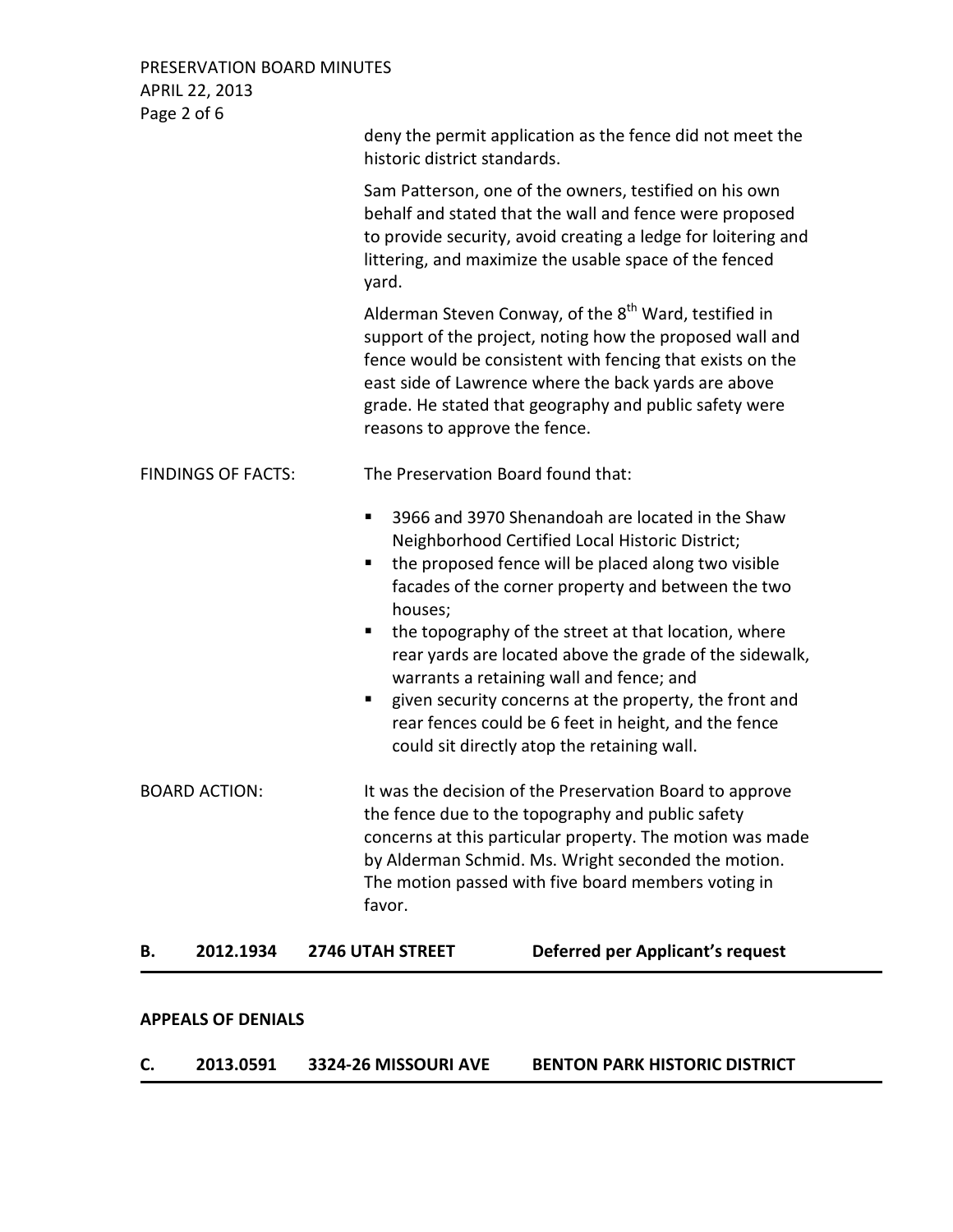PRESERVATION BOARD MINUTES APRIL 22, 2013 Page 3 of 6

Owner: 3324 Missouri LLC - Will Liebermann Applicant: Peter Hammond

| <b>RESIDENTIAL PLAN:</b>  | Appeal of the Director's denial of a building permit to<br>construct two (2) two-car garages.                                                                                                                                                                                                                                                                                                                                                                                                                                                                                                                                                                                                                                        |  |  |
|---------------------------|--------------------------------------------------------------------------------------------------------------------------------------------------------------------------------------------------------------------------------------------------------------------------------------------------------------------------------------------------------------------------------------------------------------------------------------------------------------------------------------------------------------------------------------------------------------------------------------------------------------------------------------------------------------------------------------------------------------------------------------|--|--|
| PROCEEDINGS:              | Board members Richard Callow (Chairman), Alderman<br>Craig Schmid, Michael Killeen, Nate Johnson, Anthony<br>Robinson and Erin Wright were present for this agenda<br>item.                                                                                                                                                                                                                                                                                                                                                                                                                                                                                                                                                          |  |  |
|                           | Bob Bettis, representing the Cultural Resource Office,<br>submitted certified copies of Ordinance #64689, #64925<br>and #67175 into the record, the agenda, and a PowerPoint<br>presentation illustrating the property. He made a<br>presentation that examined the criteria for new garage<br>construction based on a Historic Model Example, and roof<br>top decks in City Ordinances #67175, which set forth the<br>review standards for the proposed new garages and roof<br>top decks in the Benton Park local historic district. He<br>reported that there has been no aldermanic<br>communication for the Board to consider and that<br>the Benton Park Neighborhood Association is in support of<br>the project as submitted |  |  |
|                           | Will Lieberman, the owner, testified on his own behalf,<br>stating the reasons for the design of the garage and<br>suggesting that it be considered to be a raised deck, as<br>that is what it would appear to be from the street.                                                                                                                                                                                                                                                                                                                                                                                                                                                                                                   |  |  |
|                           | Peter Hammond, the architect for the project testified on<br>the rationale for the garage as proposed.                                                                                                                                                                                                                                                                                                                                                                                                                                                                                                                                                                                                                               |  |  |
| <b>FINDINGS OF FACTS:</b> | The Board finds that:                                                                                                                                                                                                                                                                                                                                                                                                                                                                                                                                                                                                                                                                                                                |  |  |
|                           | the building is located in the Benton Park Local Historic<br>п<br>District;                                                                                                                                                                                                                                                                                                                                                                                                                                                                                                                                                                                                                                                          |  |  |
|                           | the proposed garage with rooftop deck design is not<br>based on a Model Example;                                                                                                                                                                                                                                                                                                                                                                                                                                                                                                                                                                                                                                                     |  |  |
|                           | the upper portion of the proposed garage,<br>٠<br>approximately three feet, would be visible above the<br>adjacent lawn and from Missouri Ave.;                                                                                                                                                                                                                                                                                                                                                                                                                                                                                                                                                                                      |  |  |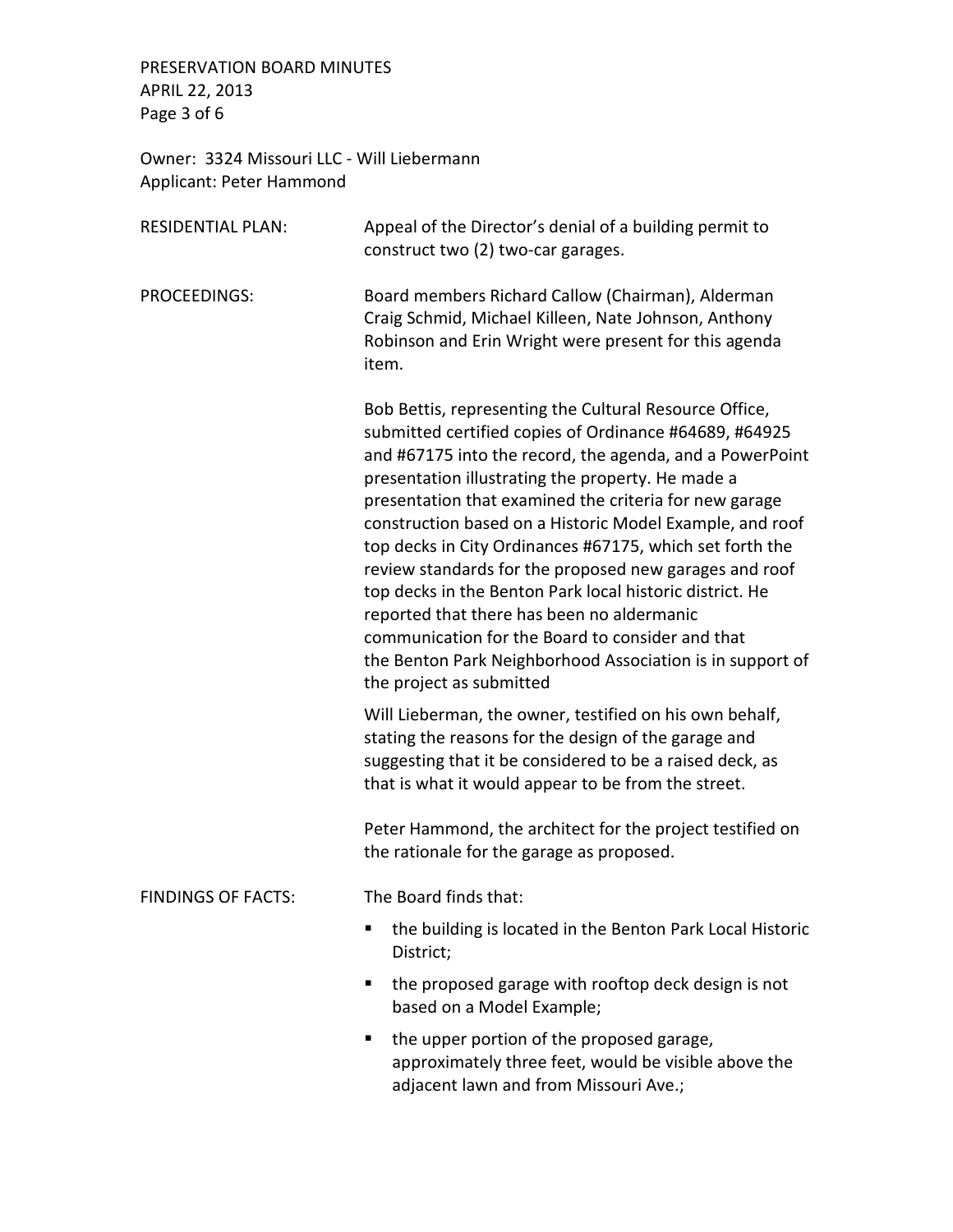PRESERVATION BOARD MINUTES APRIL 22, 2013 Page 4 of 6

|                      | the proposed garage and deck could be screened with<br>٠                                                                                                                                                                                                                                                                                                                                                                                                                                                                                   |
|----------------------|--------------------------------------------------------------------------------------------------------------------------------------------------------------------------------------------------------------------------------------------------------------------------------------------------------------------------------------------------------------------------------------------------------------------------------------------------------------------------------------------------------------------------------------------|
|                      | fencing and plantings; and                                                                                                                                                                                                                                                                                                                                                                                                                                                                                                                 |
|                      | the Benton Park Neighborhood Association is in<br>п.<br>support of the project.                                                                                                                                                                                                                                                                                                                                                                                                                                                            |
| <b>BOARD ACTION:</b> | The Preservation Board concluded that the proposed<br>garage with a roof top deck is not in compliance with<br>the Benton Park Local Historic Standards.                                                                                                                                                                                                                                                                                                                                                                                   |
|                      | It was the decision of the Preservation Board to overturn<br>the Director's Denial of the permit for the construction of<br>the garage with a condition. The motion was made by<br>Board Member Erin Wright to overturn the Director's<br>denial and grant approval with the stipulation that fencing<br>and landscaping be installed on the south side of the<br>building to screen the view of the garage from Missouri<br>Ave. Alderman Craig Schmid seconded the motion. The<br>motion passed with five Board Members voting in favor. |

## **D. 2013.0449 1728 CARROLL ST. LAFAYETTE SQUARE HISTORIC DISTRICT**

## Owner/Applicant: John Muller

| <b>COMMERCIAL PLAN:</b> | Appeal of the Director's denial of a building permit<br>application to retain front steps not constructed according<br>to plans.                                                                                                                                                                                                                                                                                                                                                                                                                                                                                                        |
|-------------------------|-----------------------------------------------------------------------------------------------------------------------------------------------------------------------------------------------------------------------------------------------------------------------------------------------------------------------------------------------------------------------------------------------------------------------------------------------------------------------------------------------------------------------------------------------------------------------------------------------------------------------------------------|
| <b>PROCEEDINGS:</b>     | Board members Richard Callow (Chairman), Alderman<br>Craig Schmid, Michael Killeen, Nate Johnson, Anthony<br>Robinson and Erin Wright were present for this agenda<br>item.                                                                                                                                                                                                                                                                                                                                                                                                                                                             |
|                         | Bob Bettis submitted into the record certified copies of<br>Ordinance #64689, #64925 and #69112, the agenda, and a<br>PowerPoint presentation illustrating the property. He<br>made a presentation that examined the criteria for new<br>construction based on a Historic Model Example in City<br>Ordinance #69112, which sets forth the review standards<br>for a proposed new construction the Lafayette<br>Square local historic district. He reported that there has<br>been no aldermanic communication for the Board to<br>consider and that the Lafayette Square Restoration<br>Committee has no official opinion on the steps. |
|                         | John Muller, the owner, testified on his own behalf, stating<br>the reasons for the decision to construct the steps of                                                                                                                                                                                                                                                                                                                                                                                                                                                                                                                  |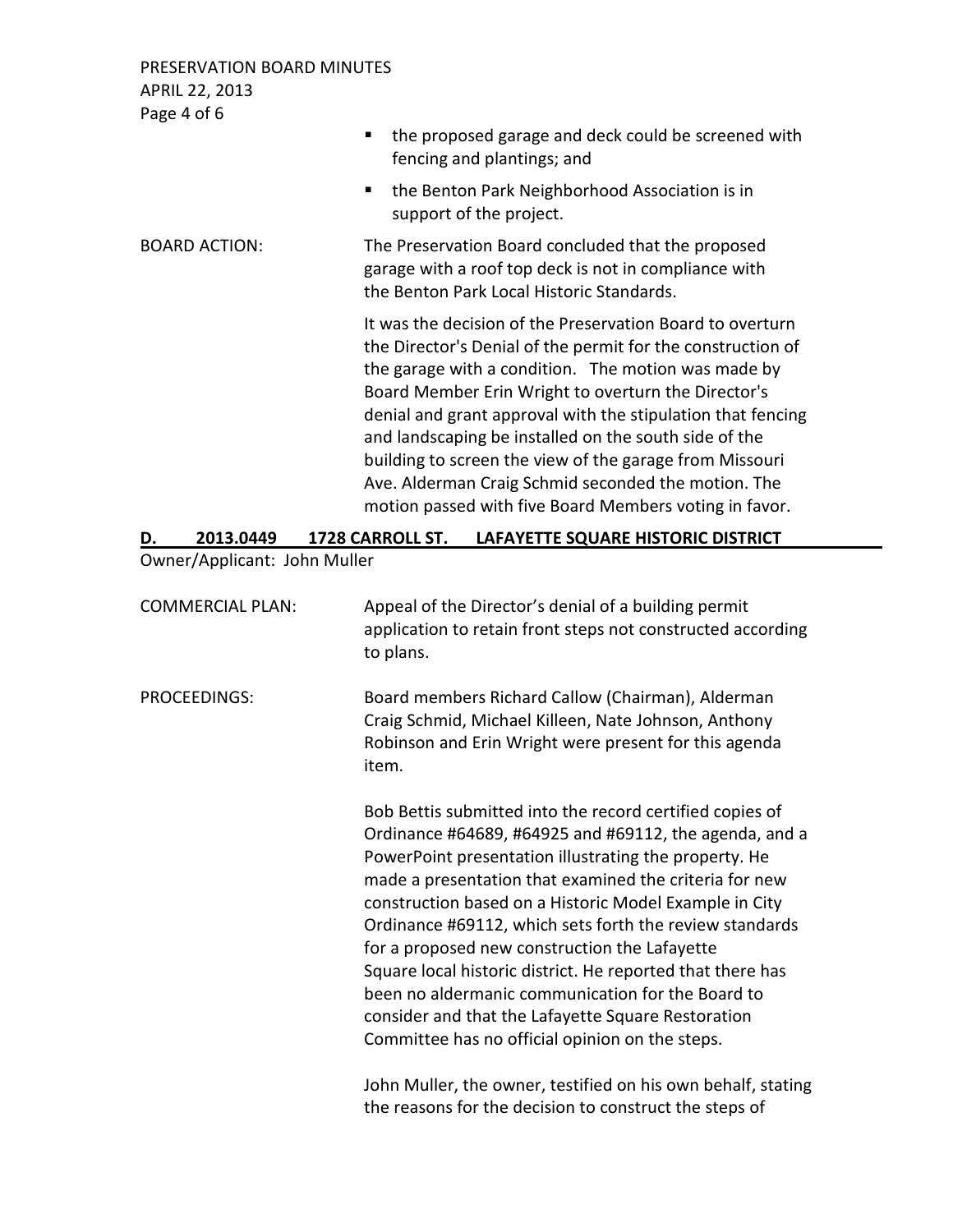PRESERVATION BOARD MINUTES APRIL 22, 2013

Page 5 of 6 colored exposed aggregate. Keith Houghton, Vice President of the Lafayette Square Development Committee, testified that committee has no official opinion on the steps, as there was no quorum at the meeting at which the steps were discussed. FINDINGS OF FACTS: The Board found that: ■ the building is located in the Lafayette Square Local Historic District; • the steps were not built per approved plans; ■ the installed steps are constructed out of colored exposed aggregate and are not based on a Historic Model Example and for these reasons do not meet the Lafayette Square District standards; and  $\blacksquare$  the owner was trying to give each new house on the block a distinctive look. BOARD ACTION: It was the decision of the Preservation Board to uphold the Director's Denial of the permit for the exposed aggregate steps. The Preservation Board concluded that the installed steps are not in compliance with the Lafayette Square Local Historic Standards. The motion was made by Board Member Nate Johnson. Alderman Craig Schmid seconded the motion. The motion passed with five Board Members voting in favor of the motion.

## **E. 2013.0226 #26 KINGSBURY PLACE Deferred per Applicant's request**

### **SPECIAL AGENDA ITEMS**

## **Nominations to the National Register of Historic Places National Register of Historic Places Multiple Property Documentation Form**

## **F. Manufacturing and Goods Distribution Resources**

ACTION: The Board members agreed that the Multiple Property Documentation Form: Mid-Twentieth Century Development of Industrial and Manufactured Goods Distribution Facilities and the Central Railroad and Interstate Corridor, 1940-1970 provides contextual and property type information for industrial and goods transport properties during a 30 year period throughout the entire city. It places the industrial and commercial properties that followed the red brick mill buildings in context of the